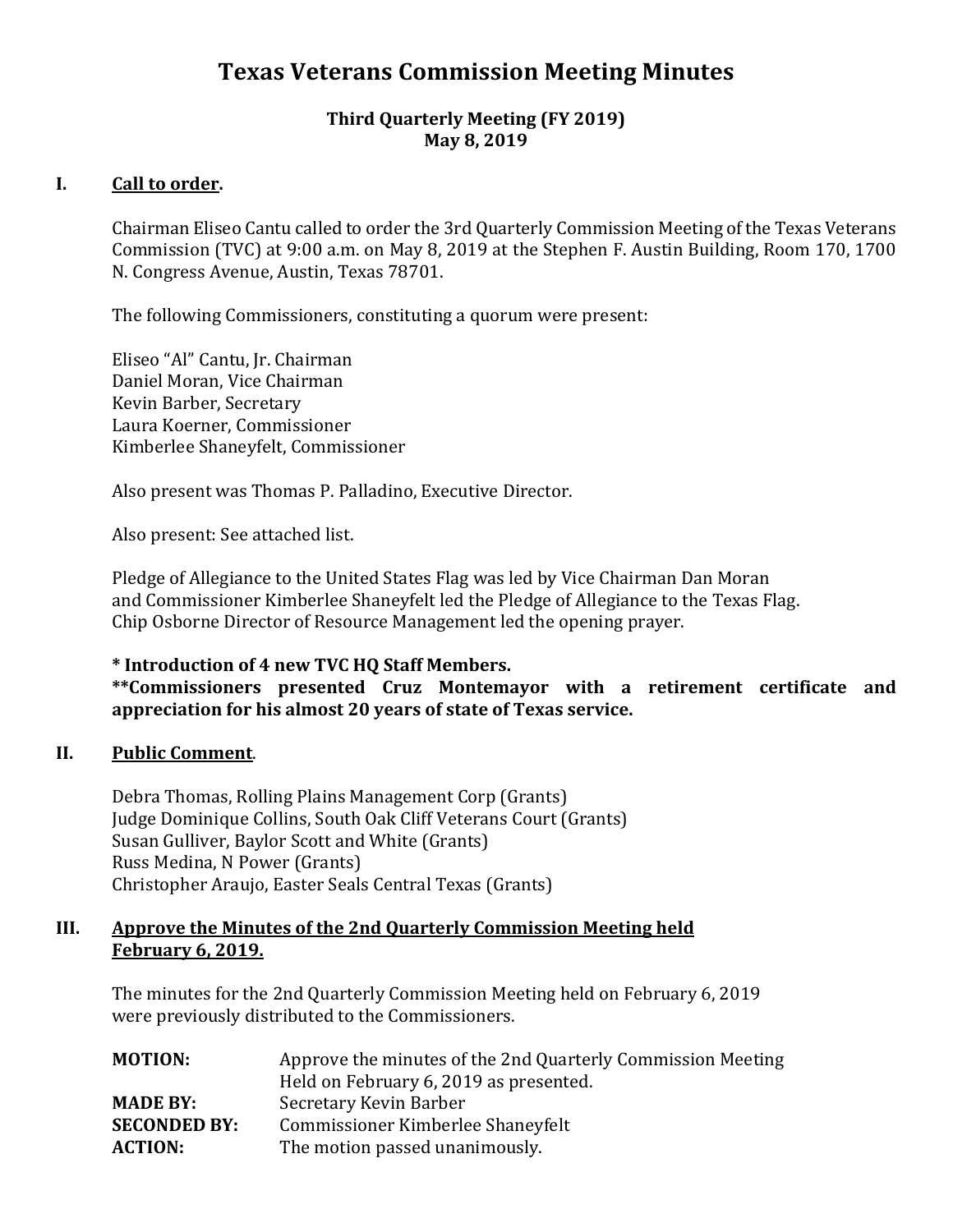#### **IV. Report, presentation and/or action on agency programs and divisions:**

- A. Program Operations Division;
- B. Resource Management Division; and
- C. Deputy Executive Director.

The Commissioners reviewed the Quarterly Program Reports that were previously provided. Directors were provided the opportunity to brief the Commission on any new items or highlight significant items that occurred within their program or division.

**A. Shawn Deabay**, Director of Program Operations, reported on the new Women Veterans Program Manager Krystle Mathews from Houston she will be coordinating the Women Veterans Day on June 12th, 2019 at the United Way of Houston. Reported on the progress of the Veteran Entrepreneur Program. Veteran Employment program will be getting an additional \$475,000 from Grant Year 2020. Updated the Claims and Education department on their training and progress.

**Gary Lee**, Manager Healthcare Advocacy Program, brief about the Internal Audit of the TVC Healthcare Advocacy Program conducted by internal auditors McConnell & Jones LLP. The objective of this audit was to determine if management's governance, processes, and internal controls in place are operating effectively to provide reasonable assurance that, HCAP objectives and goals are met and HCAP activities ensure compliance with applicable U.S. Veterans Administration requirements, federal requirements, state statute, and TVC policies.

- B. **Chip Osborne**, Director of Resource Management, reported that Victor Polanco retired March 30, 2019. Human Resources has implemented CAPPS recruit and is now live. Communications now has brochures in Spanish language and Eric Narvaez is out and about in the Texas Counties interviewing TVC personnel and what TVC can doe for veterans. Communications has been posting on all platforms of social media with positive reviews. IRM has purchased 25 laptops for the Retrospect program and make it mobile.
- C. **Cruz Montemayor**, Deputy Executive Director, provided and update regarding the Government Relations and Veterans Mental Health, informed that Texas Governor Greg Abbott gave the Texas Veterans Commission a special Vietnam War Veteran Commemorative book, called A Time to Honor: Stories of Service, Duty and Sacrifice to give to all Texas veterans who served in Vietnam.

Greg Talamantez, Manager, Government Relations, highlighted bills that passed the 86<sup>th</sup> Texas Legislature and those that are still pending that affect veteran's issues. Sessions ends on May 27, 2019.

# **V. Quarterly Report from Advisory Committees (Veterans Communication Advisory Committee, Veterans Employment and Training Advisory Committee, Fund for Veterans' Assistance Advisory Committee and Veterans County Service Officer Advisory Committee)**

Cruz Montemayor, Deputy Executive Director provided a summary of activities conducted by the Veterans Communication Advisory Committee, Veterans Employment and Training Advisory Committee, Fund for Veterans Assistance Advisory Committee and the Veterans County Service Officer Advisory Committee since their last report to the Commission. **VCSO Advisory Committee** met March 19, 2019 and elected a Chair and Vice chair at their meeting**. FVA Advisory Committee** met February 19, 2019, elected a Chair and Vice chair at their meeting and conducted and Grant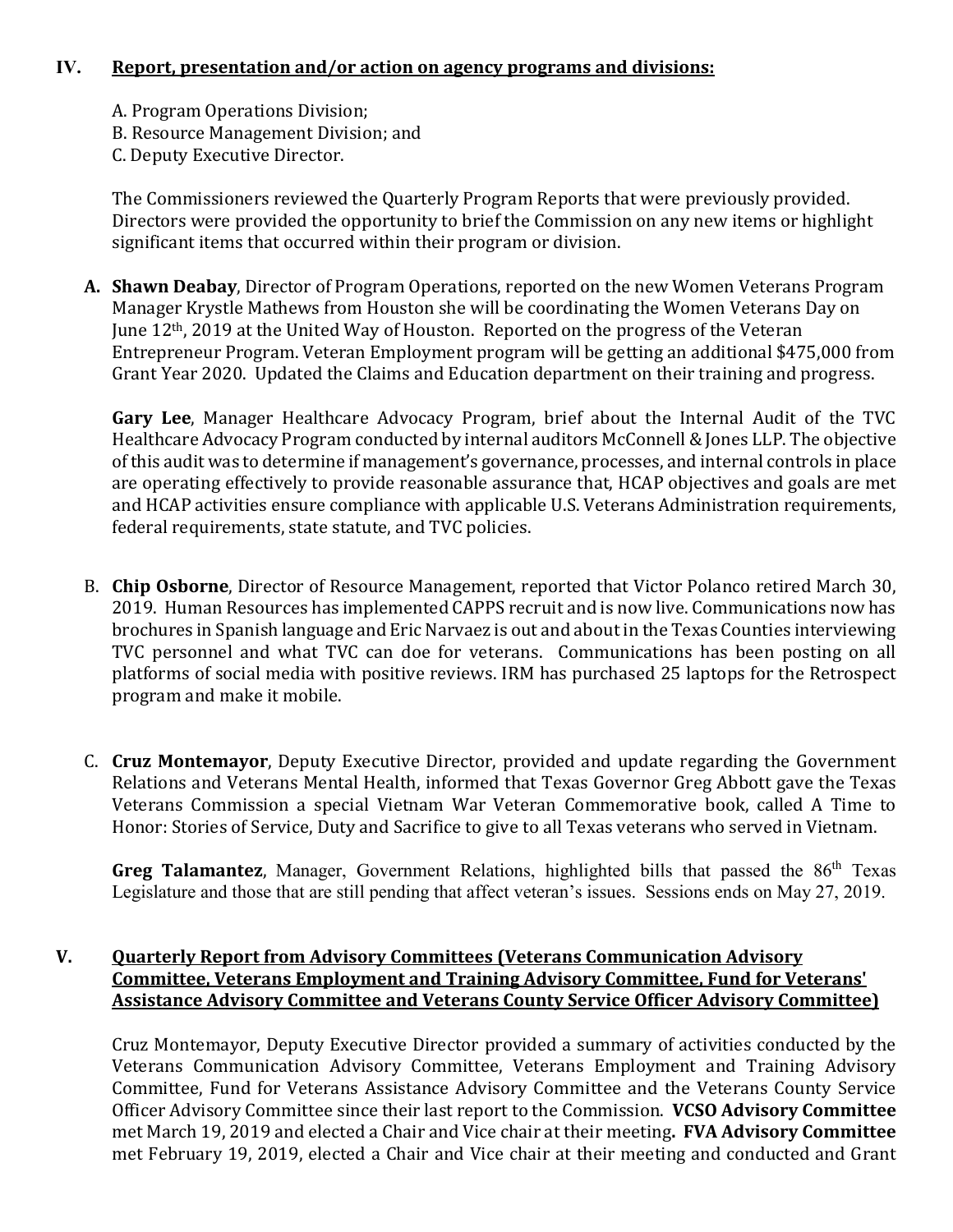Application Presentation Meeting. The **Communications Advisory Committee** last met on April 16, 2019. Made recommendations for nominations to be awarded in the Student, Print, Radio, and News categories. **Veterans Employment and Training Advisory Committee** met 5 March 2019 elected a Chair and Vice Chair and discussed the TVC Employer awards program to include Veteran Employer of the Year, Disabled Veteran Employer of the Year, Veteran Service award, Extra Mile, and Local Workforce Center of the Year awards.

| <b>MOTION:</b>      | Approve Communication and Employment and Training awards. |
|---------------------|-----------------------------------------------------------|
| <b>MADE BY:</b>     | Vice Chairman Daniel Moran                                |
| <b>SECONDED BY:</b> | Secretary Kevin Barber                                    |
| <b>ACTION:</b>      | The motion passed unanimously.                            |
|                     |                                                           |

#### **VI. Report, presentation and/or action on Appropriation Year 2019 Second Quarter Operating Statement.**

Michelle Nall, Chief Financial Officer, provided a summary of the method of finance and expenditure on each program for the 2nd Quarter of FY2019 ending on February 28, 2019. There were no issues and budget is on target at this time.

**\*\*\* 10 minute break 10:35 am Return from break 14:45 am**

# **VII. Report, presentation and or action regarding recommendations for Fund for Veterans' Assistance grants:**

- **A. 2018-2019 General Assistance grants; B. 2018-2019 Housing for Texas Heroes grants; C. 2018-2019 Veterans Mental Health grants; D. 2018-2019 Veterans Treatment Court grants: E. 2018-2019 Veterans County Service Officer grant funding.**
- A. Charles Catoe, Director of Fund for Veterans' Assistance and Chuck Wright, Vice Chair of the FVA Advisory Committee gave a presentation the 2019-2020 General Assistance Request for Applications (RFA) was approved by the Commissioners at the August 9, 2018 regular commission meeting and was posted to the Texas Veterans Commission (TVC) website and TVC's Enterprise Grants Management System on September 7, 2018. FVA hosted two informational webinars on September 6, 2018 and October 4, 2018 for potential applicants. Applications were due November 16, 2018. Seventy-eight applications were received, requesting over \$16 million. Thirteen applications were deemed ineligible for evaluation. Staff reviewed and scored 65 applications requesting a total of \$14,085,000.
- B. Chuck Wright, Vice Chair of the FVA Advisory Committee gave a presentation the 2019-2020 Housing 4 Texas Heroes Grant Request for Applications was posted to the Texas Veterans Commission website and TVC's Enterprise Grants Management System on September 7, 2018. FVA hosted two informational webinars on September 6, 2018 and October 4, 2018 for potential applicants. Applications were due November 16, 2018. Thirty-seven applications were received, requesting a total of \$9,375,000. Three applications were deemed ineligible for evaluation. Staff reviewed and scored 34 applications requesting a total of \$8,825,000.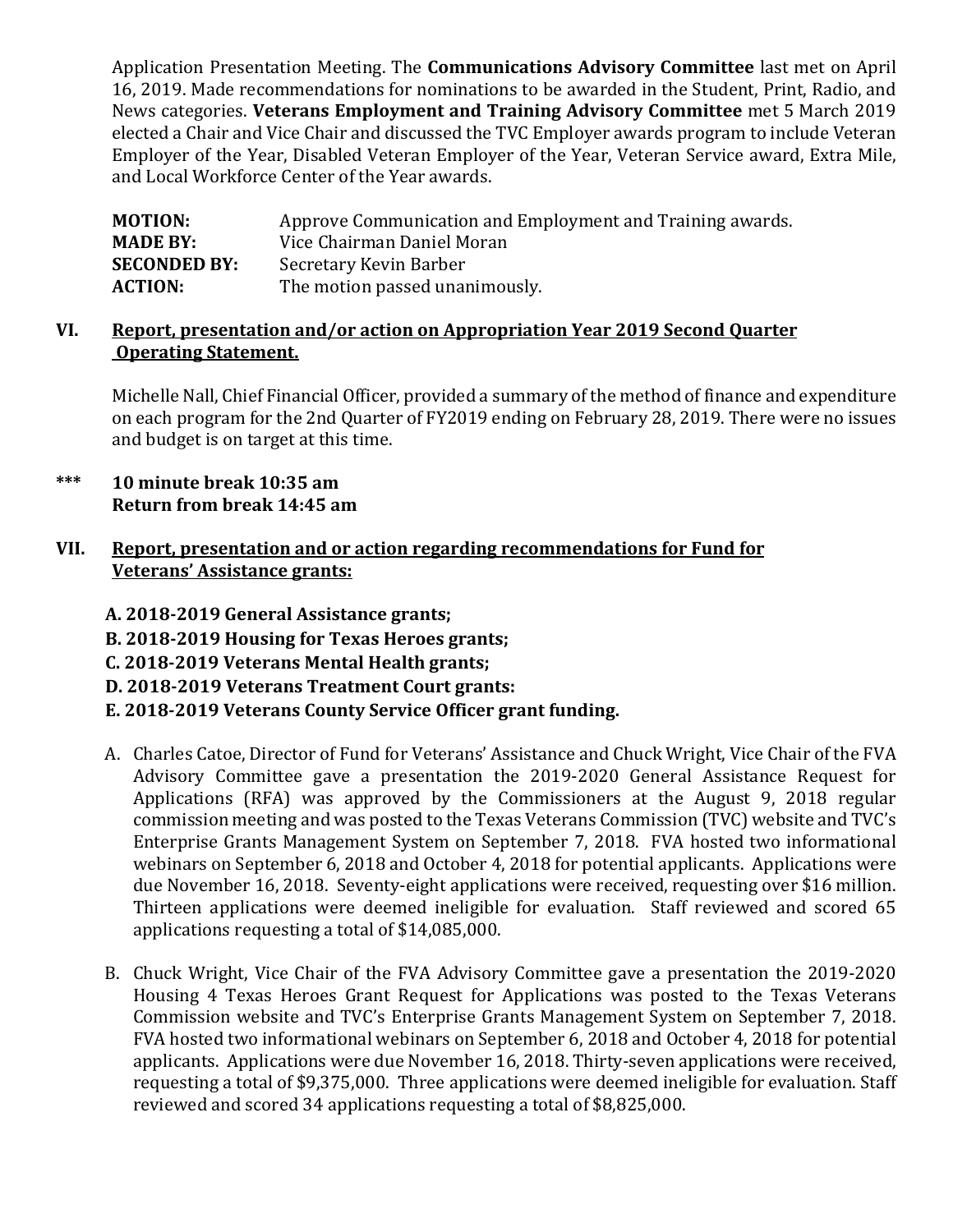- C. Chuck Wright, Vice Chair of the FVA Advisory Committee gave a presentation the 2019-2020 Veterans Mental Health Grant Request for Applications was posted to the Texas Veterans Commission website and TVC's Enterprise Grants Management System on September 7, 2018. FVA hosted two informational webinars on September 6, 2018 and October 4, 2018 for potential applicants. Applications were due November 16, 2018. Forty-five applications were received, requesting a total of \$9,500,000. Four applications were deemed ineligible for evaluation. Staff reviewed and scored 41 applications requesting a total of \$8,500,000.
- D. Chuck Wright, Vice Chair of the FVA Advisory Committee gave a presentation the 2019-2020 Veterans Treatment Court Grant Request for Applications (RFA) was posted to the Texas Veterans Commission website and TVC's Enterprise Grants Management System on September 7, 2018. FVA hosted two informational webinars on September 6, 2018 and October 4, 2018 for potential applicants. Applications were due November 16, 2018. 17 applications were received, requesting a total of \$3,705,000. No applications were deemed ineligible for review. Staff reviewed and scored 17 applications requesting a total of \$3,705,000.
- E. Chuck Wright, Vice Chair of the FVA Advisory Committee gave a presentation the 2019-2020 Veterans Service Officer funding is a set-aside enacted by the 85th Legislature (SB 1679). VCSOs could submit applications for this funding under the General Assistance, Housing 4 Texas Heroes, or Veterans Mental Health grant programs. Three applications were received, requesting a total of \$900,000. All applications were deemed eligible for review. Staff reviewed and scored 3 applications requesting a total of \$900,000.

## *\*\*\* Commissioners were given the opportunity to discuss, adjust and add organizations to each of the FVA grant programs for 2019-2020 grant cycle.*

| <b>MOTION:</b>      | Approve all five of the 2019-2020 Fund for Veterans Assistance grant<br>programs funding lists as presented |
|---------------------|-------------------------------------------------------------------------------------------------------------|
| <b>MADE BY:</b>     | Vice Chairman Daniel Moran                                                                                  |
| <b>SECONDED BY:</b> | Secretary Kevin Barber                                                                                      |
| <b>ACTION:</b>      | The motion passed unanimously                                                                               |

### **VIII. Report, presentation and/or action to approve the proposed amendments to rules under 40 TAC, §450.1, §450.3, §450.5, and §451.1, §451.3, regarding Veterans County Service Officers Certificate of Training, and Veterans County Service Officers Accreditations.**

Madeleine Connor, General Counsel provided a summary proposed amendments to rules under 40 TAC, §450.1, §450.3, §450.5, and §451.1, §451.3, regarding Veterans County Service Officers Certificate of Training, and Veterans County Service Officers Accreditations. The Texas Veterans Commission (commission) published notice of the proposed amended rules to 40 TAC, Chapter 450, Veterans County Service Officers Certificate of Training: §§450.1, 450.3 and 450.5. The proposed amended rules were published in the May 24, 2019, issue of the *Texas Register* at 44 TexReg 2601 commission. The commission received no comments in response to the amended rules.

| <b>MOTION:</b>                                                                       | Approve the proposed amendments to rules under 40 TAC, §450.1, §450.3,       |  |
|--------------------------------------------------------------------------------------|------------------------------------------------------------------------------|--|
|                                                                                      | §450.5, and §451.1, §451.3, regarding Veterans County Service Officers       |  |
|                                                                                      | Certificate of Training, and Veterans County Service Officers Accreditations |  |
| <b>MADE BY:</b>                                                                      | Commissioner Laura Koerner                                                   |  |
| <b>SECONDED BY:</b>                                                                  | Vice Chairman Daniel Moran                                                   |  |
| <b>ACTION:</b>                                                                       | The motion passed unanimously.                                               |  |
| Penort presentation and /or action on the proposed Review of Agency Rules regarding. |                                                                              |  |

**IX. Report, presentation and/or action on the proposed Review of Agency Rules regarding:**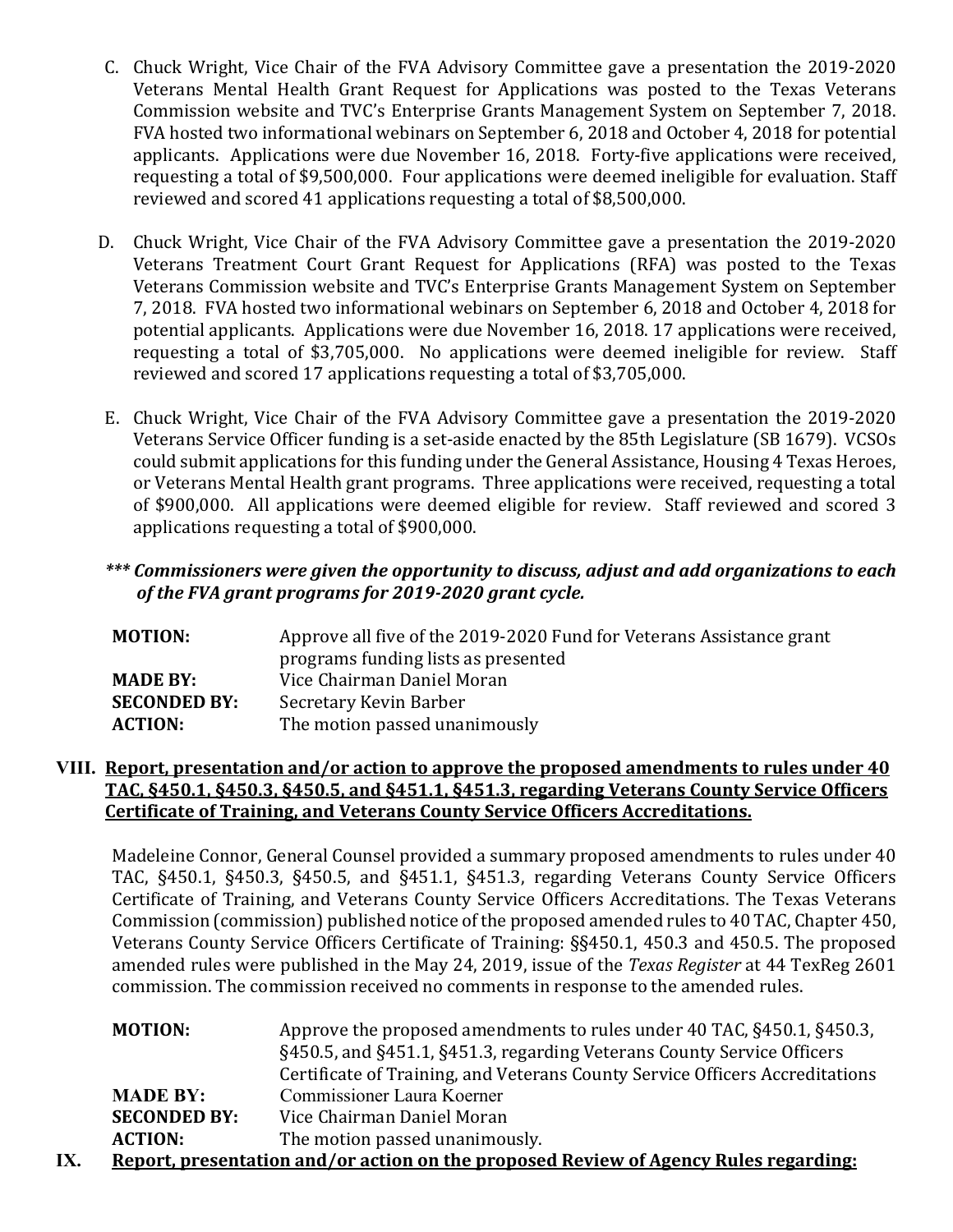A. 40 TAC, Chapter 452, Administration General Provisions;

B. 40 TAC, Chapter 453, Historically Underutilized Business Programs;

C. 40 TAC, Chapter 455, Taps Program;

D. 40 TAC, Chapter 456, Contract Negotiation and Mediation;

E. 40 TAC, Chapter 459, Transportation Support Services; and

F. 40 TAC, Chapter 461, Veterans Education: i. Subchapter A, Section 461.10 through 461.120

Madeleine Connor, General Counsel explained the purpose of the Proposed Rule Review for each of these chapters is to satisfy the Commission's obligation under Texas Government Code, §2001.039, which requires state agencies to review and consider their administrative rules for re-adoption, amendment or repeal every four (4) years. The review will include an assessment by the Commission of whether the reasons for initially adopting the rules continue to exist.

| Approve the proposed Review of Agency Rules regarding: 40 TAC Chapters |
|------------------------------------------------------------------------|
| 452, 453, 455, 456, 459 and 461.                                       |
| Commissioner Kimberlee Shaneyfelt                                      |
| Vice Chairman Daniel Moran                                             |
| The motion passed unanimously.                                         |
|                                                                        |

#### **X. Report, presentation and or action regarding acceptance of gifts.**

Chip Osborne, Director of Resource Management, provided a summary of gifts presented to the Texas Veterans Commission. Harbor Freight donated \$100.00 with recommendation to go to the Women Veterans Program.

| Approve the acceptance of gift total of \$100.00 to the Women's Veteran |
|-------------------------------------------------------------------------|
| Program.                                                                |
| Commissioner Laura Koerner                                              |
| Commissioner Kimberlee Shaneyfelt                                       |
| The motion passed unanimously.                                          |
|                                                                         |

#### **XI. Report, presentation and or action regarding Internal Audit of the TVC Healthcare Advocacy Program.**

Darlene Brown, McConnell & Jones LLP (MJ) serving as the outsourced internal audit function (Internal Audit) for the Texas Veterans Commission (TVC) performed an internal audit of TVC's Health Care Advocacy Program (HCAP). The objective of this audit was to determine if management's governance, processes, and internal controls in place are operating effectively to provide reasonable assurance that: 1. The HCAP objectives and goals are met. 2. The HCAP activities ensure compliance with applicable U.S. Veterans Administration requirements, federal requirements, state statute, and TVC policies. 3. The agency's resources are used efficiently. Our review of the Health Care Advocacy Program resulted in determining that TVC has done a commendable job in implementing a one-of-a-kind program that is needed by Texas Veterans. Great model of reflection rated as effective.

#### **XII. Report, presentation and/or action regarding Internal Auditor contract services for Fiscal Year 2020.**

Paula Ornelas, Contracts Manager, provided the report regarding the Internal Auditor Contract services of FY 2020. McConnel and Jones contract expired August 31, 2019, today we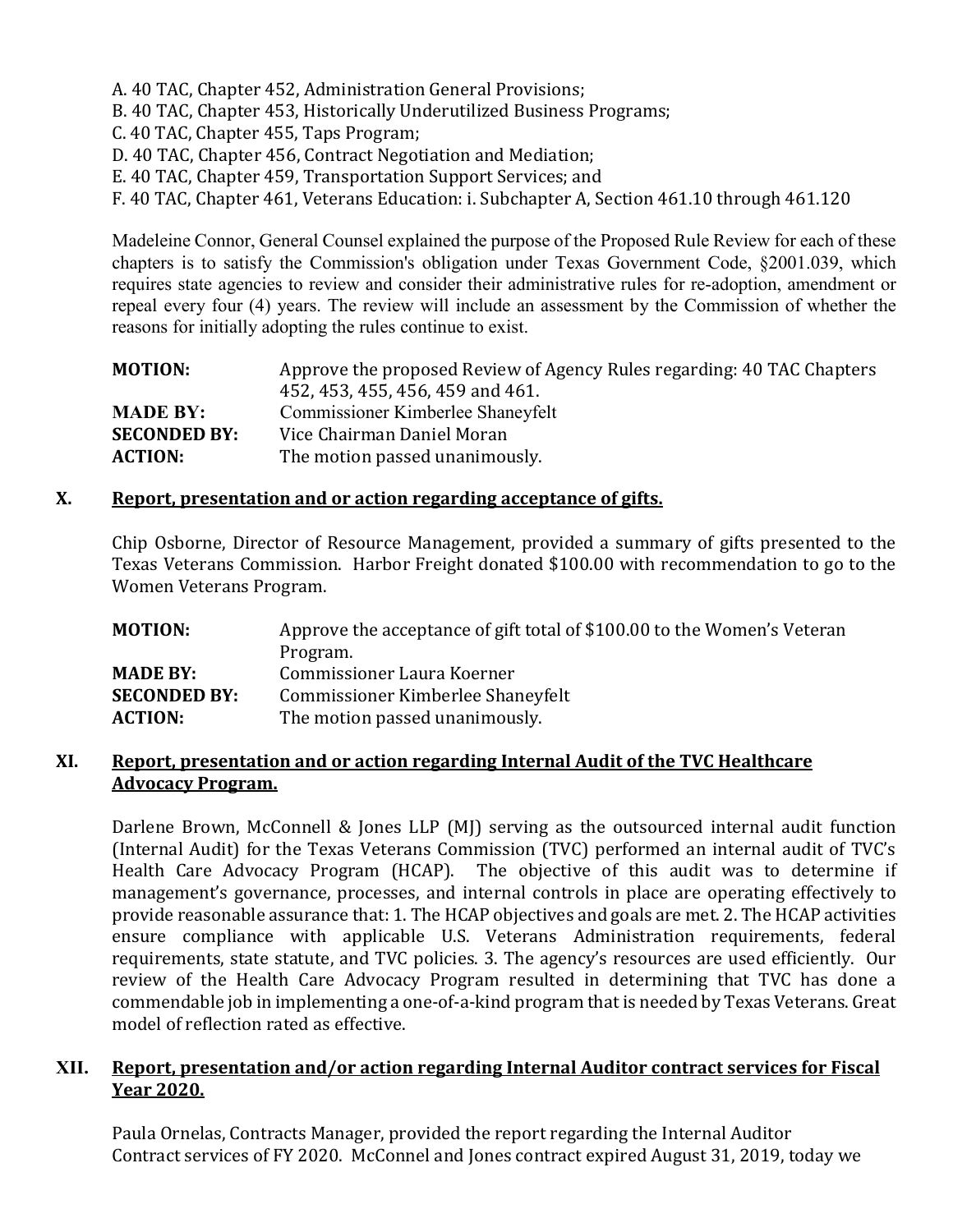present you with 2 options. **Option 1** is to direct the staff to renegotiate McConnel and Jones for 2020 or **Option 2** Direct staff to issue a new solicitation to receive competitive bids for internal auditing services. Staff recommends Option 1 – the Commission would direct staff to renew the contract with McConnell & Jones for FY 2020 at a comparable rate to FY 2019.

| <b>MOTION:</b>      | Renew the contract of Internal Auditor to McConnel and Jones<br>for Fiscal Year 2020 |
|---------------------|--------------------------------------------------------------------------------------|
| <b>MADE BY:</b>     | Vice Chairman Daniel Moran                                                           |
| <b>SECONDED BY:</b> | Secretary Kevin Barber                                                               |
| <b>ACTION:</b>      | The motion passed unanimously.                                                       |

#### **XIII. Report, presentation and/or action regarding Executive Director Report.**

Thomas Palladino, Executive Director, provided a report on the agency's priorities and activities over the last quarter. Mr. Palladino noted all his meetings and events he has attended to include relationships with the Veterans Administration. Chairman Cantu and I testified at the Senate Veteran Affairs and Border Security Committee meeting on February 20, 2019, met with members of DVAC and VABS to answer any questions on the agency's Sunset Advisory Commission recommendations. Commissioner Koerner was the guest speaker at the "I am not Invisible" campaign event on March 27, 2019 which TVC planned and executed. The agency has become more paperless and electronic in most of its programs and systems including disability claims, veteran employment, Fund for Veteran Assistance Grants, and all HR and Finance actions through the Centralized Accounting Personnel Payroll System.

#### **XIV. Executive Session.**

None.

## **XV. Discussion and take possible action on the items considered in Executive Session.**

There were no items to take action on.

# **XVI. Discussion to set date, time, and location of next Commission Meeting**

The Commission agreed for the 4th Quarterly Commission Meeting of FY19 be held on Thursday, August 8, 2019 at 9:00 a.m. at the Ronald Reagan Bldg, Room 120.

# **XVII. Adjournment.**

Chairman Cantu asked each Commissioner for any closing remarks. Vice Chairman Scott addressed his retirement and appreciation of the Commissioners and TVC Staff. Each Commissioner extended their gratitude to Texas Veterans Commission staff for all their support and hard work in serving our Texas Veterans.

Chairman Cantu provided closing remarks as well.

**MOTION:** Adjourn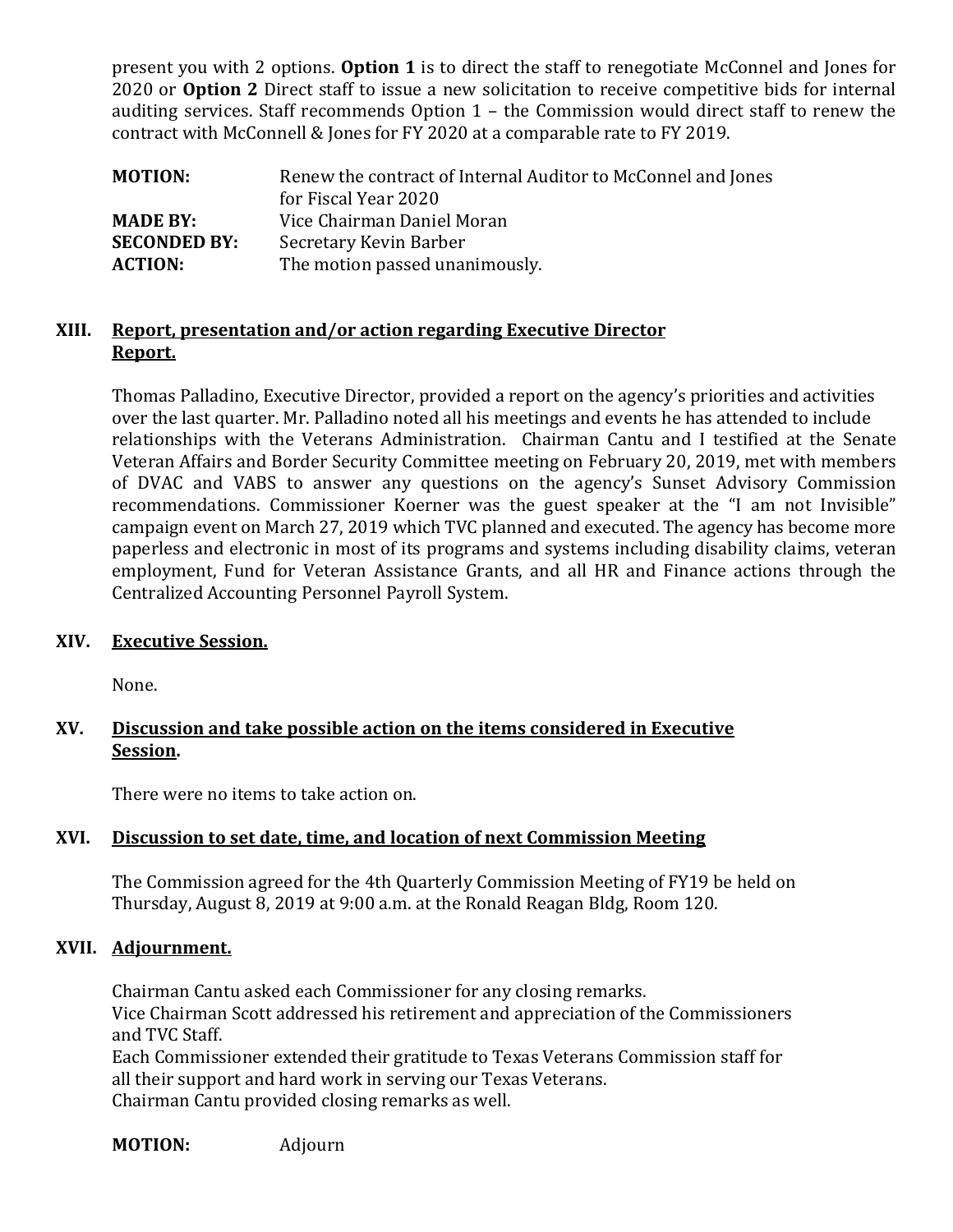**MADE BY:** Vice Chairman Daniel Moran<br>**SECONDED BY:** Commissioner Laura Koerner **SECONDED BY:** Commissioner Laura Koerner<br>**ACTION:** The motion passed unanimous The motion passed unanimously.

Chairman Cantu adjourned the meeting at 12:48 p.m.

Minutes Approved by:

 $\overline{\smile}$   $\overline{\smile}$   $\overline{\smile}$   $\overline{\smile}$   $\overline{\smile}$ 

Kevin Barber, Commissioner Commission Secretary

 $\mathcal{D}$   $\bigcap$  $\overline{\phantom{0}}$  $\overline{\mathbf{C}}$ \_\_\_\_\_\_\_\_\_\_\_\_\_\_\_\_\_\_\_\_\_\_\_\_\_\_\_\_\_\_\_\_\_\_\_\_\_\_\_\_\_\_\_\_\_\_\_\_\_\_\_\_\_\_\_\_\_

Eliseo "Al" Cantu, Jr., Chairman